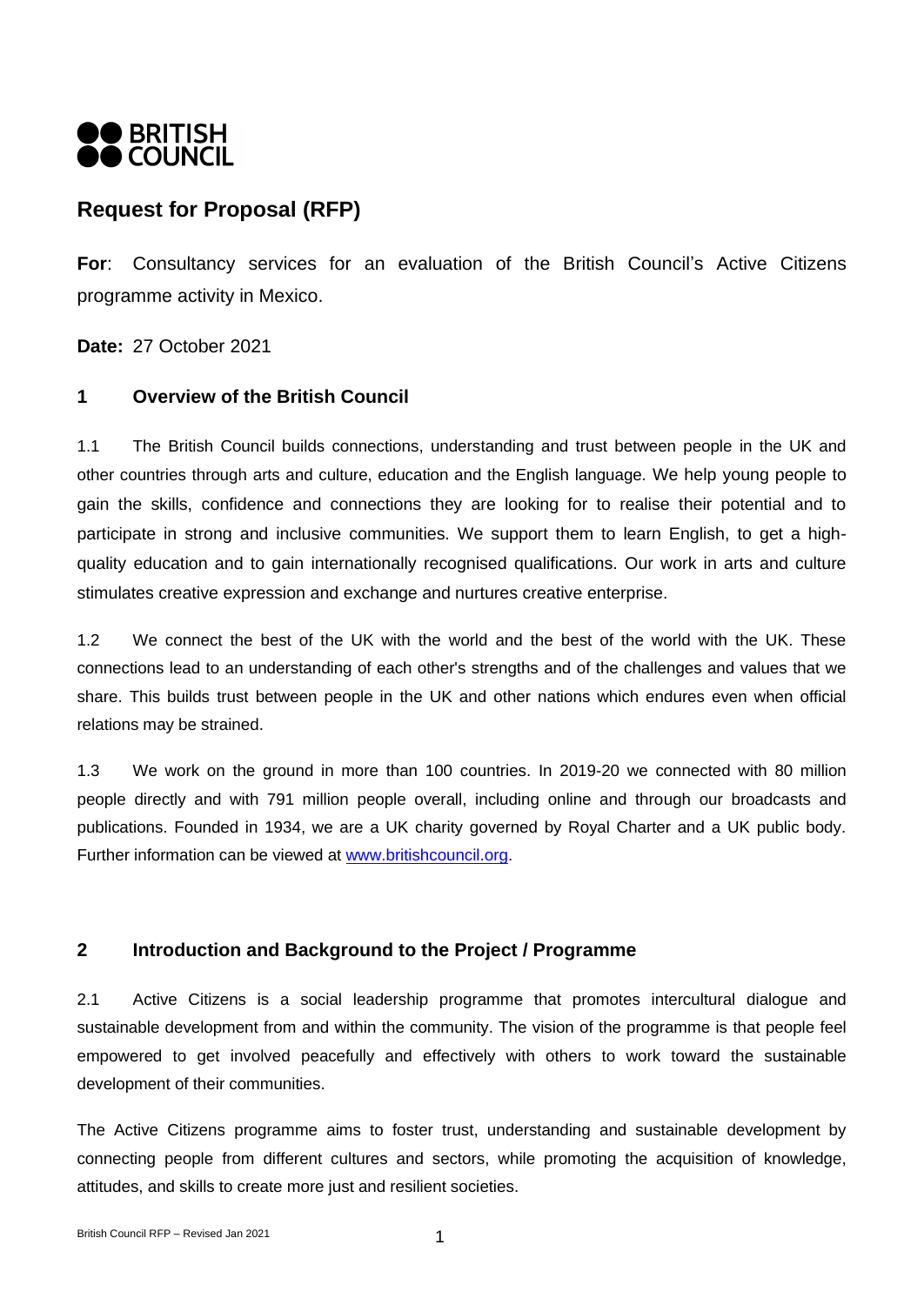Active Citizens arrived in Mexico four years ago, a time in which it has adapted and consolidated in order to ensure relevance for the Mexican civil society ecosystem. More than 250 Facilitators have been trained in 25 states of the country, who in turn have managed to involve more than 4,500 people and launch more than 200 social action projects in this movement in favour of positive social transformation.

**2.2. We are looking for individuals or organizations with relevant experience in social development, impact and systemic change or international relations. The selected bidder should prove understanding on defining and integrating evaluation priorities in intercultural relations or international development programmes and be knowledgeable implementing evaluation activities for social programmes with a bottom-up approach.**

2.3 The purpose and scope of this RFP and supporting documents is to explain in further detail the requirements of the British Council and the process for submitting a proposal in response to this RFP ("**Proposal**").

## **3 Proposal Conditions and Contractual Requirements**

This section of the RFP sets out the British Council's contracting requirements, general policy requirements, and the general conditions relating to this procurement process ("**Procurement Process**").

#### **3.1 Contracting requirements**

3.1.1 Contracting authority: the British Council which includes any other companies and organisations that control or are controlled by the British Council from time to time (see: [http://www.britishcouncil.org/organisation/structure/status\)](http://www.britishcouncil.org/organisation/structure/status).

3.1.2 Delivery location for goods and/or services: the British Council offices in Mexico.

3.1.3 Duration: *4 months from December 2021 to March 2022***.**

### 3.1.4 Budget: **\$ 207,000.00, VAT inclusive**

3.1.5 Contractual terms: As set out at Annex [1] ("**Terms and Conditions**"). By submitting a Proposal, you are agreeing to be bound by the terms of this RFP and the Contract without further negotiation or amendment. Once the Contract is awarded, there will be no changes allowed to the Contract (except in accordance with the provisions of the Contract). Any clarification questions in relation to any aspect of this Procurement Process and the associated documentation should be submitted in accordance with the process set out in paragraph 12 (*Clarification Requests*). Only changes which relate to the correction of ambiguity or manifest error in relation to the terms of the Contract will be considered and, if necessary, the British Council may, when issuing its response to clarification questions, reissue Annex [1] to reflect such changes. Any proposed amendments received from a potential supplier as part of its Proposal shall entitle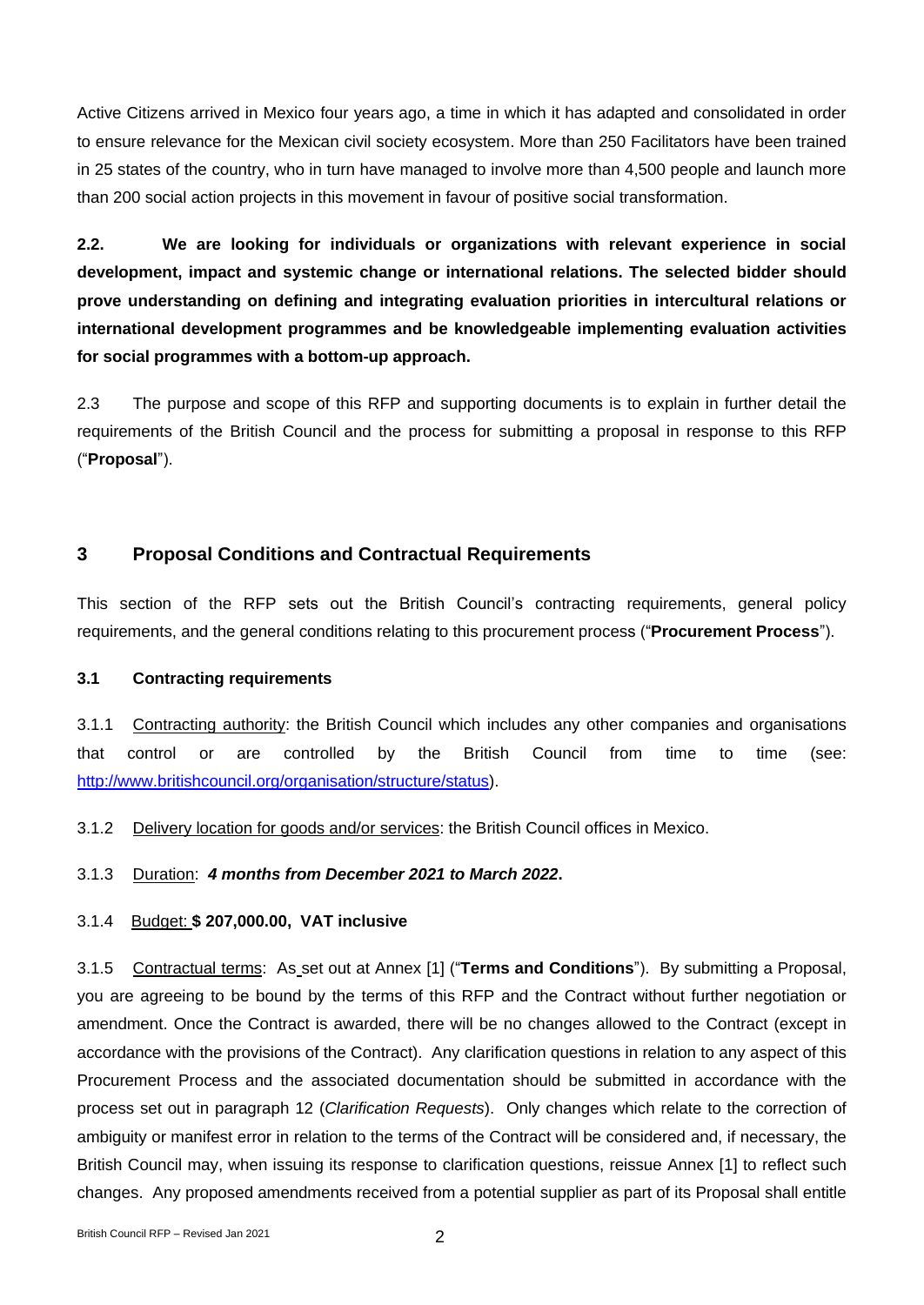the British Council to reject that Proposal and to disqualify that potential supplier from this Procurement Process.

## **3.2 General Policy Requirements**

3.2.1 By submitting a Proposal, you confirm that you will, and that you will ensure that any consortium members and/or subcontractors will, comply with all applicable laws, codes of practice, statutory guidance and applicable British Council policies relevant to the goods and/or services being supplied. All relevant British Council policies that suppliers are expected to comply with can be found on the British Council website [\(https://www.britishcouncil.org/organisation/transparency/policies\)](https://www.britishcouncil.org/organisation/transparency/policies).

## **3.3 General Proposal conditions ("Proposal Conditions")**

3.3.1 Application of these Proposal Conditions – In participating in this Procurement Process and/or by submitting a Proposal it will be implied that you accept and will be bound by all the provisions of this RFP and its Annexes. Accordingly, Proposals should be made on the basis of and strictly in accordance with the requirements of this RFP.

3.3.2 Third party verifications – Your Proposal is submitted on the basis that you consent to the British Council carrying out all necessary actions to verify the information that you have provided, and the analysis of your Proposal being undertaken by one or more third parties commissioned by the British Council for such purposes.

3.3.3 Information provided to potential suppliers - Information that is supplied as part of this Procurement Process is supplied in good faith. The information contained in the RFP and the supporting documents and in any related written or oral communication is believed to be correct at the time of issue. No liability (save for fraudulent misrepresentation) is accepted for its accuracy, adequacy or completeness and no warranty is given as such.

3.3.4 Potential suppliers to make their own enquires – You are responsible for analysing and reviewing all information provided to you as part of this Procurement Process and for forming your own opinions and seeking advice as you consider appropriate. The clarification process set out in paragraph 12 should be used for any queries in relation to this Procurement Process.

3.3.5 Amendments to the RFP – At any time prior to the Response Deadline, the British Council may amend the RFP and if appropriate, the Response Deadline shall, at the discretion of the British Council, be extended.

3.3.6 Compliance of Proposal – Any goods and/or services offered should be on the basis of and strictly in accordance with the RFP (including, without limitation, any specification of the British Council's requirements, these Proposal Conditions and the Contract) and all other documents and any clarifications or updates issued by the British Council as part of this Procurement Process.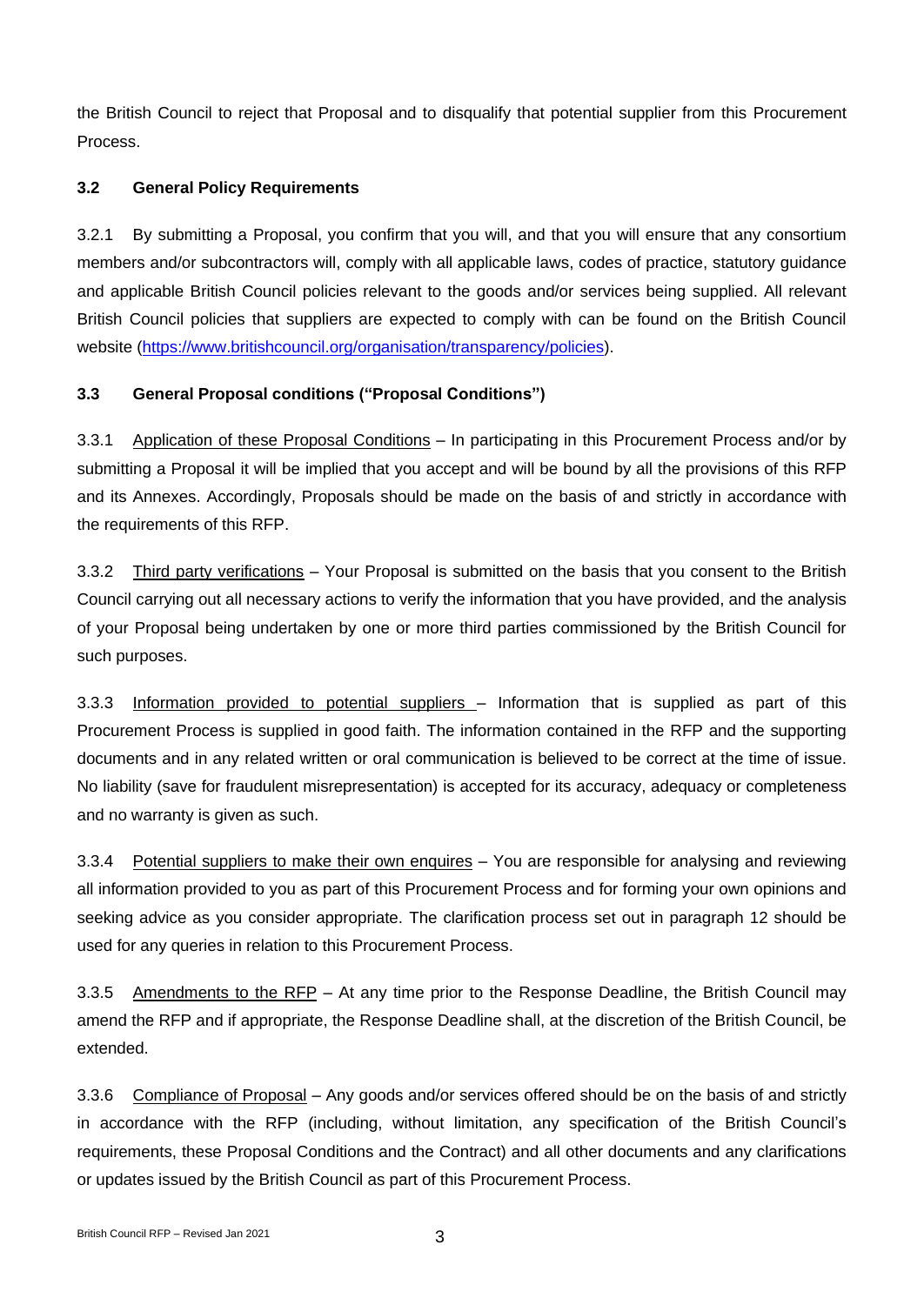3.3.7 Compliance with the terms of the Contract – The successful supplier must comply with the Contract as set out in Annex [1] without any amendment (save as described in paragraph 3.1.5).

3.3.8 Format of Proposal – Proposals must comprise the relevant documents as detailed by the British Council in Annex [2] (Supplier Proposal) completed in accordance with relevant all instructions. Any documents requested by the British Council must be completed in full. It is important that you read the RFP carefully before completing and submitting your Proposal.

3.3.9 Modifications to Proposals once submitted – You may modify your Proposal prior to the Response Deadline by giving written notice to the British Council. Any modification should be clear and submitted as a completely new Proposal in accordance with Annex [2] (Supplier Proposal) and these Proposal Conditions.

3.3.10 Disqualification – If you breach these Proposal Conditions, if there are any errors, omissions or material adverse changes relating to any information supplied by you at any stage in this Procurement Process, if any other circumstances set out in this RFP, and/or in any supporting documents, entitling the British Council to reject a Proposal apply and/or if you or your appointed advisers attempt:

- to inappropriately influence this Procurement Process or fix or set the price for goods or services;
- to enter into an arrangement with any other party that such party shall refrain from submitting a Proposal;
- to enter into any arrangement with any other party (other than another party that forms part of your consortium bid or is your proposed sub-contractor) as to the prices submitted;
- to collude in any other way;
- to engage in direct or indirect bribery or canvassing by you or your appointed advisers in relation to this Procurement Process; or
- to obtain information from any of the employees, agents or advisors of the British Council concerning this Procurement Process (other than as set out in these Proposal Conditions) or from another potential supplier or another Proposal,

the British Council shall be entitled to reject your Proposal in full and to disqualify you from this Procurement Process. Subject to paragraph 3.3.1 below, by participating in this Procurement Process you accept that the British Council shall have no liability to a disqualified potential supplier in these circumstances.

3.3.11 Proposal costs – You are responsible for obtaining all information necessary for preparation of your Proposal and for all costs and expenses incurred in preparation of the Proposal. Subject paragraph 3.3.15, you accept by your participation in this Procurement Process, including without limitation the submission of a Proposal, that you will not be entitled to claim from the British Council any costs, expenses or liabilities that you may incur in submitting a Proposal irrespective of whether or not your Proposal is successful.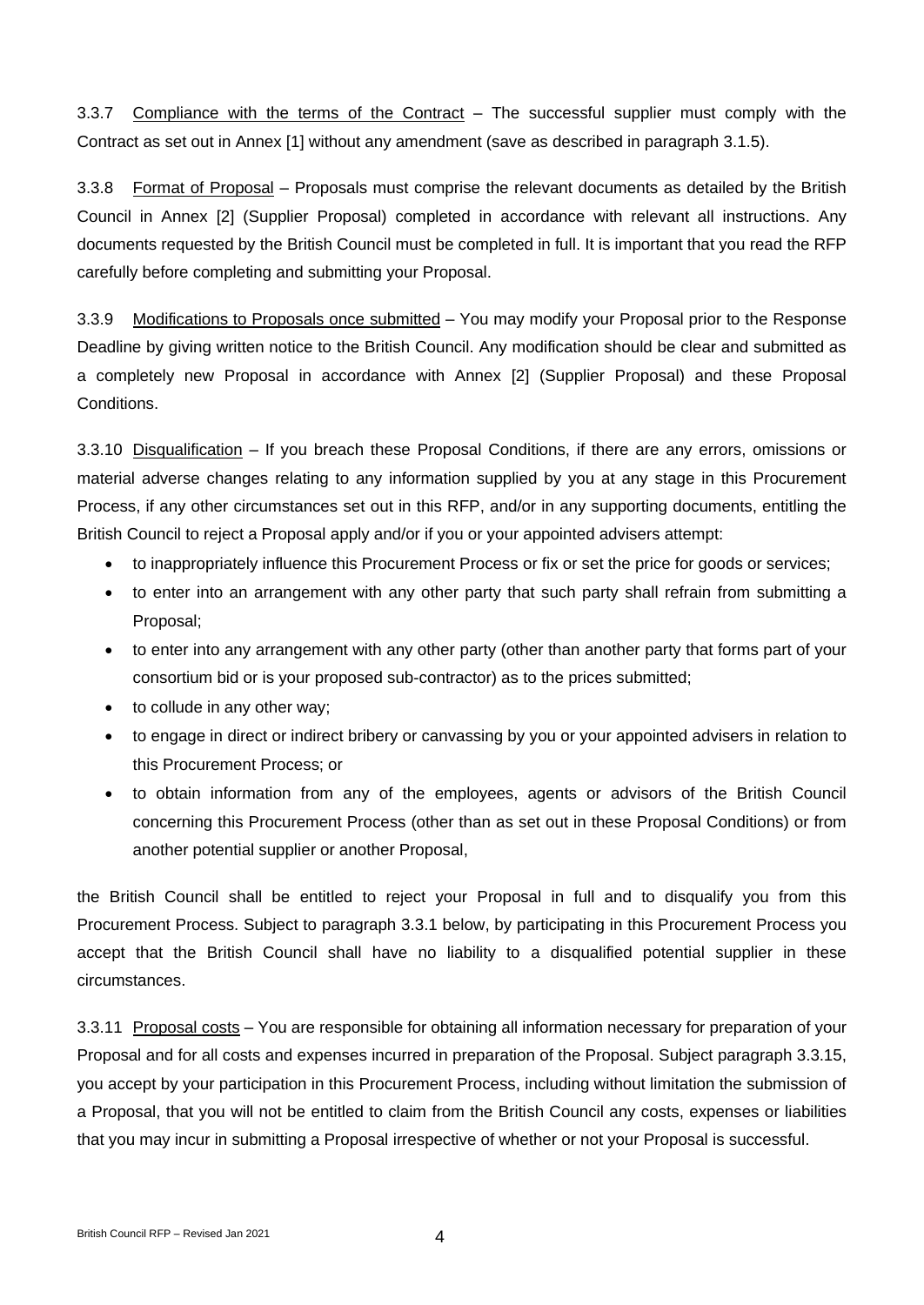3.3.12 Rights to cancel or vary this Procurement Process – Nothing in this Procurement Process will bind the British Council to enter into any contractual or other arrangement with you or any other potential supplier. It is intended that the remainder of this Procurement Process will take place in accordance with the provisions of this RFP, but the British Council reserves the right to terminate, amend or vary (to include, without limitation, in relation to any timescales or deadlines) this Procurement Process by notice in writing. Subject to paragraph 3.3.15, the British will have no liability for any losses, costs or expenses you incur as a result of such actions.

3.3.13 Consortium Members and sub-contractors – It is your responsibility to ensure that any staff, consortium members, sub-contractors and advisers abide by these Proposal Conditions and the requirements of this RFP.

3.3.14 Liability – Nothing in these Proposal Conditions is intended to exclude or limit the liability of the British Council in relation to fraud or in other circumstances where the British Council's liability may not be limited under any applicable law.

## **4 Confidentiality and Information Governance**

4.1 All information supplied to you by the British Council, including this RFP and all other documents relating to this Procurement Process, either in writing or orally, must be treated in confidence and not disclosed to any third party (save to your professional advisers, consortium members and/or subcontractors strictly for the purposes only of helping you to participate in this Procurement Process and/or prepare your Proposal) unless the information is already in the public domain or is required to be disclosed under any applicable laws.

4.2 You shall not disclose, copy or reproduce any of the information supplied to you as part of this Procurement Process other than for the purposes of preparing and submitting a Proposal. There must be no publicity by you regarding the Procurement Process or the future award of any contract unless the British Council has given express written consent to the relevant communication.

4.3 The British Council reserves the right to disclose all documents relating to this Procurement Process, including without limitation your Proposal, to any employee, third party agent, adviser or other third party involved in the Procurement Process in support of, and/or in collaboration with, the British Council. The British Council further reserves the right to publish the Contract once awarded and/or disclose information in connection with supplier performance under the Contract in accordance with any public sector transparency policies (as referred to below). By participating in this Procurement Process, you agree to such disclosure and/or publication by the British Council in accordance with such rights reserved by it under this paragraph.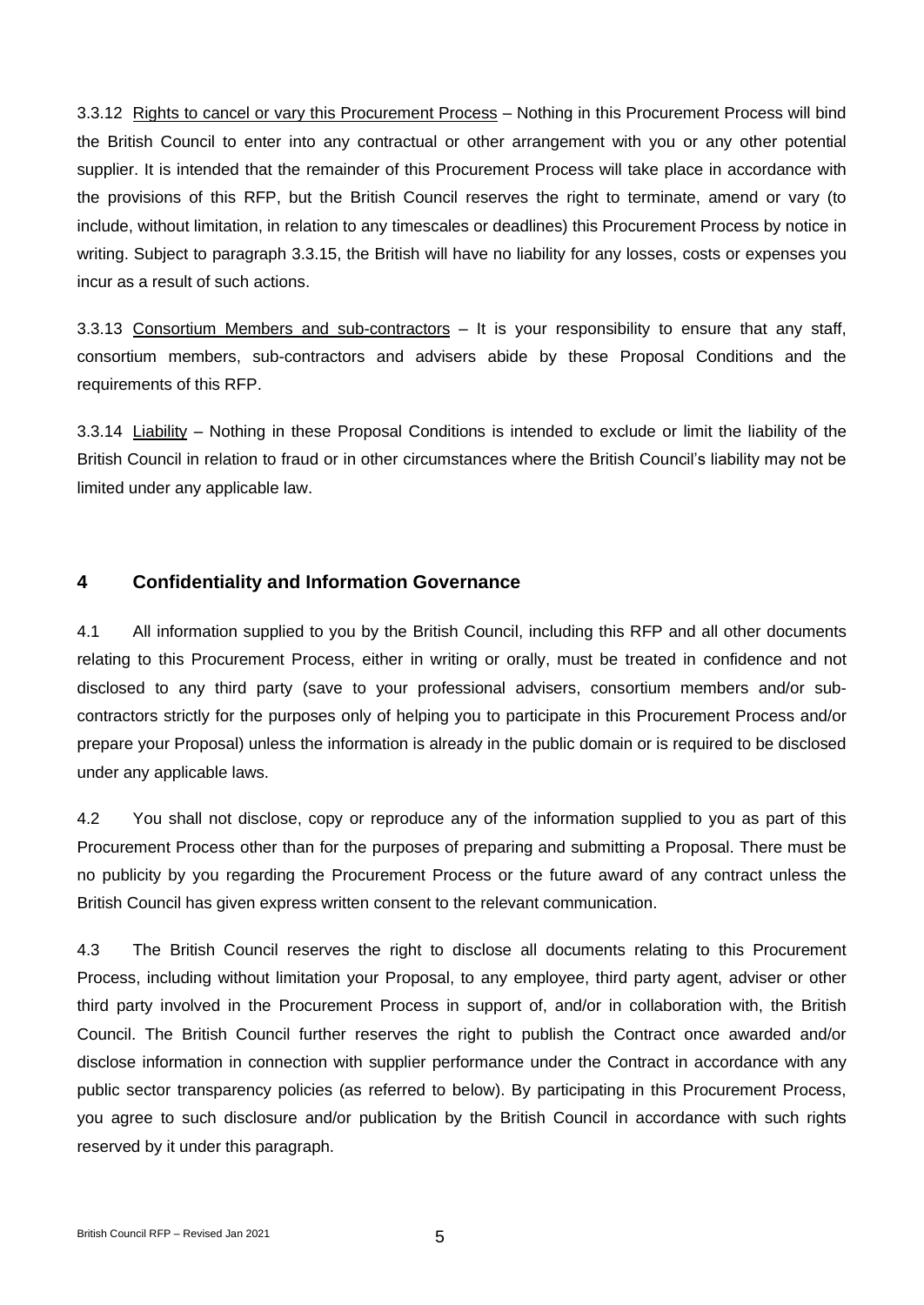4.4 The Freedom of Information Act 2000 ("FOIA"), EU General Data Protection Regulation (GDPR) 2015, the Environmental Information Regulations 2004 ("EIR"), and public sector transparency policies apply to the British Council (together the "**Disclosure Obligations**").

4.5 You should be aware of the British Council's obligations and responsibilities under the Disclosure Obligations to disclose information held by the British Council. Information provided by you in connection with this Procurement Process, or with any contract that may be awarded as a result of this exercise, may therefore have to be disclosed by the British Council under the Disclosure Obligations, unless the British Council decides that one of the statutory exemptions under the FOIA or the EIR applies.

## **5 Proposal Validity**

5.1 Your Proposal must remain open for acceptance by the British Council for a period of 30 days from the Response Deadline. A Proposal not valid for this period may be rejected by the British Council.

## **6 Payment and Invoicing**

6.1 The British Council will pay correctly addressed and undisputed invoices within 30 days in accordance with the requirements of the Contract. Suppliers to the British Council must ensure comparable payment provisions apply to the payment of their sub-contractors and the sub-contractors of their sub-contractors. General requirements for an invoice for the British Council include:

- A description of the good/services supplied is included.
- The British Council Purchase Order number is included.
- It is sent electronically via email in PDF format to [denisse.cordova@britishcouncil.org](mailto:denisse.cordova@britishcouncil.org)

## **7 Specification**

### **7.1 Objectives**

We aim to understand the impact legacy of the implementation of the Active Citizens programme in Mexico. As well as to make visible success stories from the community in the framework of the exit strategy of the programme in the country. In addition, we seek to integrate narratives to highlight the importance of generating links with the United Kingdom as a factor for the success of the programme.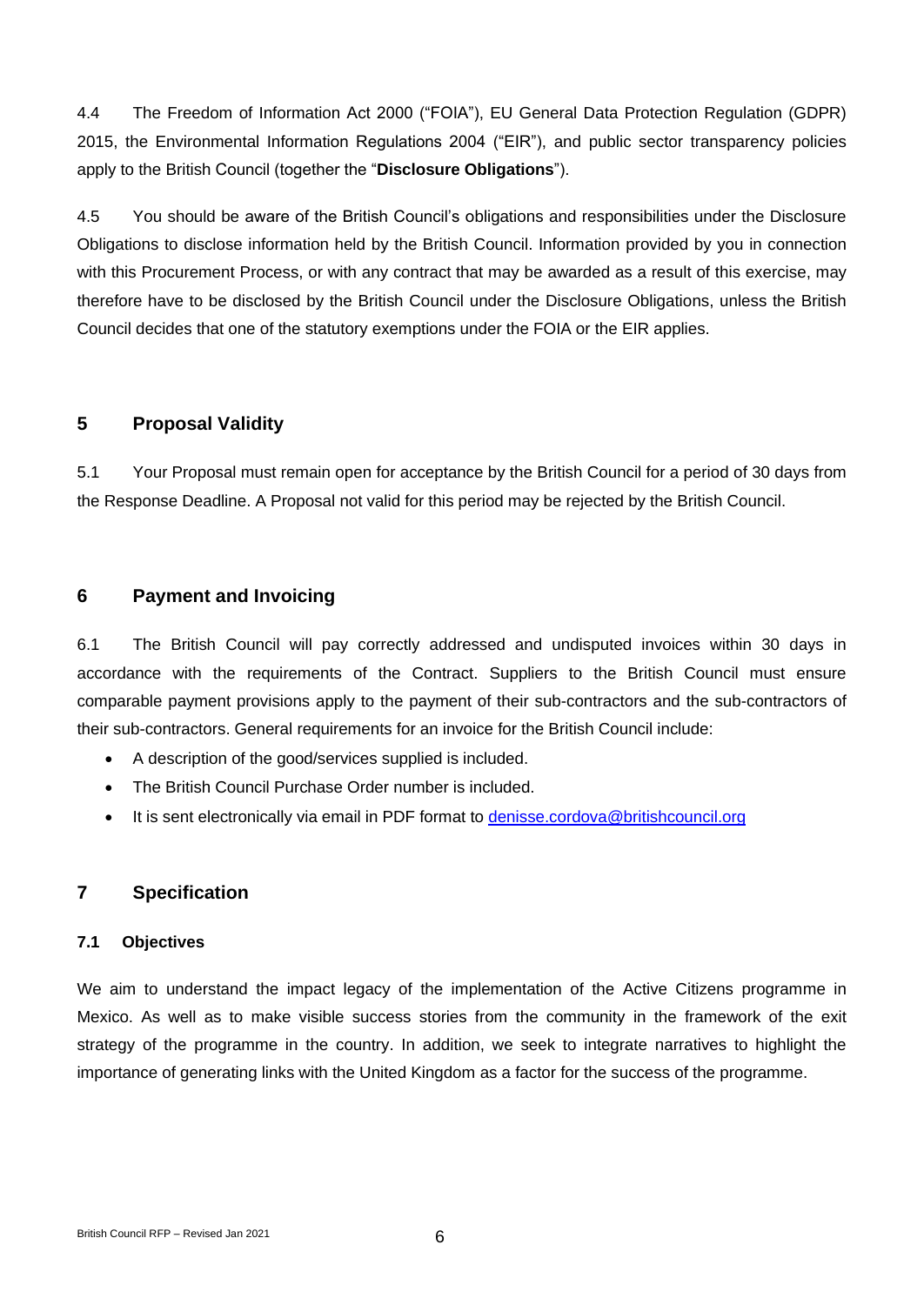#### **7.2 Deliverables**

All deliverables must be developed in close coordination with the Inclusive Communities team of the British Council in Mexico. Deadlines for the receipt of deliverables will be agreed upon signing the contract, the generic guidelines are specified below.

- a. Research design to determine the long-term effects linked to the implementation of the programme in Mexico (2017-2022), using as a methodological reference the Theory of Change of the Active Citizens programme, and that proposes impact indicators based on the monitoring and evaluation framework of the same programme.
- b. Collection of qualitative and quantitative data, but mostly qualitative (random questionnaires, focus groups) that are useful to answer the following questions:
	- What is the impact of the Active Citizens´ social action projects?
	- Which are the cases where positive changes in a community have happened?
	- What has been the programme's contribution to achieving these changes?
	- How have active citizens (people trained within the methodology) benefited from the implementation of the programme in Mexico?
- c. Reports (3, in both: English and Spanish):
	- 1. Collection of stories based on personal experiences in community action, which serve to demonstrate the effectiveness of the programme to involve Active Citizens with individuals, organizations or other UK entities.
	- 2. Extended Impact Report according to outstanding findings from the triangulation of qualitative and quantitative data that reinforce the fulfilment of the objectives of the programme.
	- 3. Infographic report that includes information both from the stories report and the extended report.

All these deliverables must follow the standards for conducting evaluations that consider:

- 1. An adequate design of indicators based on the theory of change and that takes into account the context of the programme in Mexico
- 2. A data collection strategy sensitive to the needs of the evaluation and according to the available resources and budget.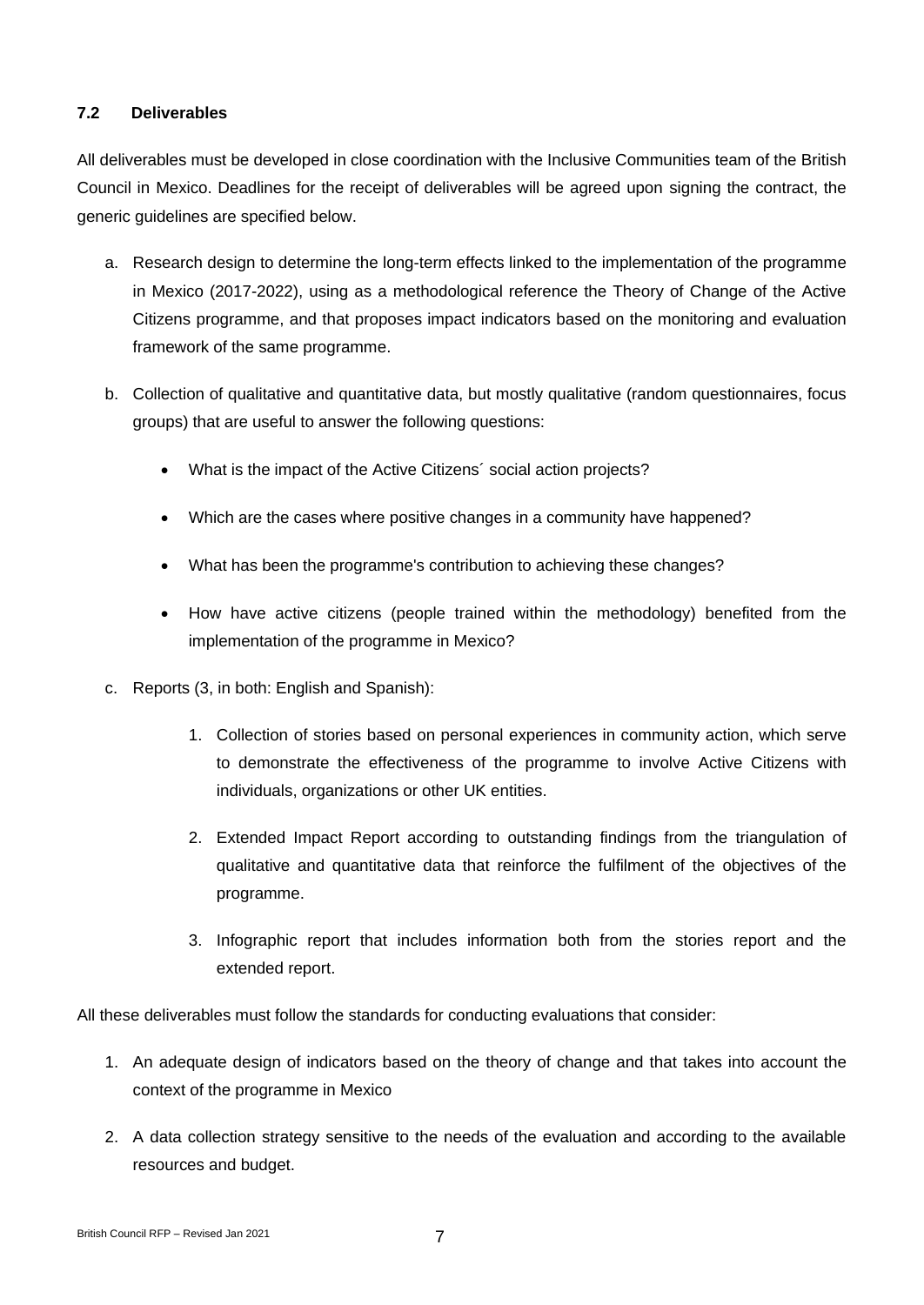- 3. An information analysis strategy that allows answering the research questions and considers the scope and limitations of the evaluation before reaching conclusions.
- 4. The policies for the protection and administration of personal data, as well as the information management of the British Council, must be followed.

#### **7.3 Professional experience**

- At least 5 years of experience in planning monitoring and evaluation activities in social development and systemic impact programmes; intercultural relations or international development with desirable experience in community leadership issues.
- Experience in the implementation of quantitative research methodologies and the construction of success stories. Desirable experience in developing monitoring and evaluation programs for international organizations.
- Knowledge of the social development system in Mexico
- Ability to deliver reports in Spanish and English, as well as interest in promoting curiosity, two-way communication channels, asking questions, and showing initiative to promote information exchange.

## **8 Mandatory Requirements / Constraints**

8.1 As part of your Proposal, you must confirm that you meet the mandatory requirements / constraints, if any, as set out in the British Council's specification forming part of this RFP. Failure to comply with any mandatory requirements or constraints shall entitle the British Council to reject a Proposal.

### **9 Additional information**

9.1 For more information about the Active Citizens programme, please refer to: [https://active](https://active-citizens.britishcouncil.org/)[citizens.britishcouncil.org/](https://active-citizens.britishcouncil.org/)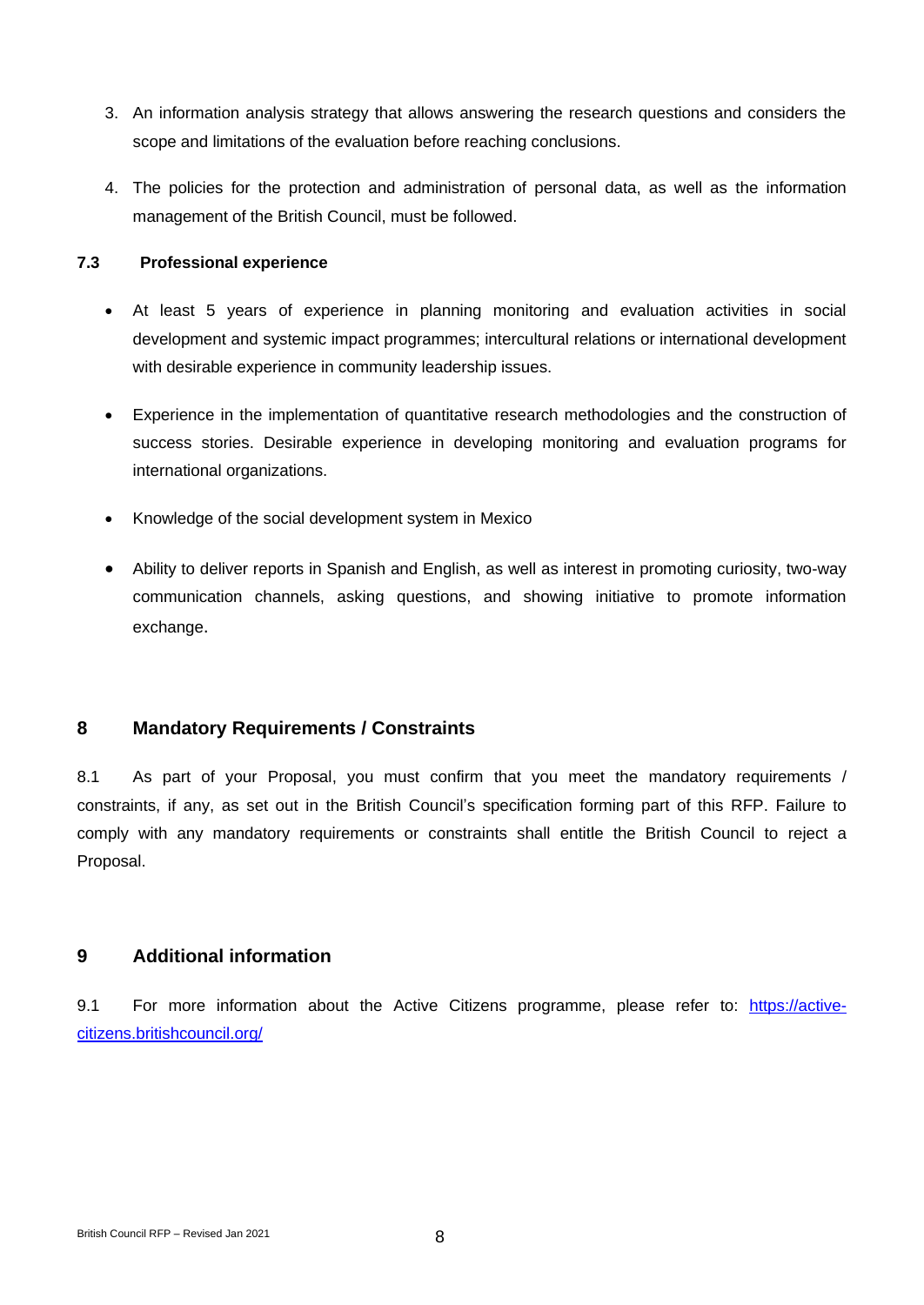## **10 Timescales**

10.1 Subject to any changes notified to potential suppliers by the British Council in accordance with the Proposal Conditions, the intended timescales applicable to this Procurement Process are:

| <b>Activity</b>                                               | Date / time      |
|---------------------------------------------------------------|------------------|
| RFP Issued to bidding suppliers                               | 29 October 2021  |
| Deadline for clarification questions (Clarification Deadline) | 12 November 2021 |
| British Council to respond to clarification questions         | 16 November 2021 |
| Deadline for submission of Proposals by potential suppliers   | 18 November 2021 |
| (Response Deadline)                                           |                  |
| <b>Final Decision</b>                                         | 25 November 2021 |
| Contract concluded with winning supplier                      | 1 December 2021  |
| Contract start date                                           | 1 December 2021  |

## **11 Instructions for Responding**

11.1 The documents that must be submitted to form your Proposal are listed at Part [2] (Submission Checklist) of Annex [2] (Supplier Proposal) to this RFP. All documents required as part of your Proposal should be submitted to [denisse.cordova@britishcouncil.org](mailto:denisse.cordova@britishcouncil.org) by the Response Deadline, as set out in the Timescales section of this RFP.

11.2 The following requirements should be complied with when submitting your Proposal in response to this RFP:

- Please ensure that you send your submission in good time to prevent issues with technology late Proposals may be rejected by the British Council.
- Do not submit any additional supporting documentation with your Proposal except where specifically requested to do so. PDF, JPG, PPT, Word and Excel formats can be used for any additional supporting documentation (other formats should not be used without the prior written approval of the British Council).
- All attachments/supporting documentation should be provided separately to your main Proposal document, clearly labelled and cross-referenced to the Proposal as relevant.
- If you submit a generic policy / document you must indicate the page and paragraph reference that is relevant to a particular part of your Proposal.
- Unless otherwise stated as part of this RFP or its Annexes, all Proposals should be in the format of the relevant British Council requirement with your response to that requirement inserted underneath.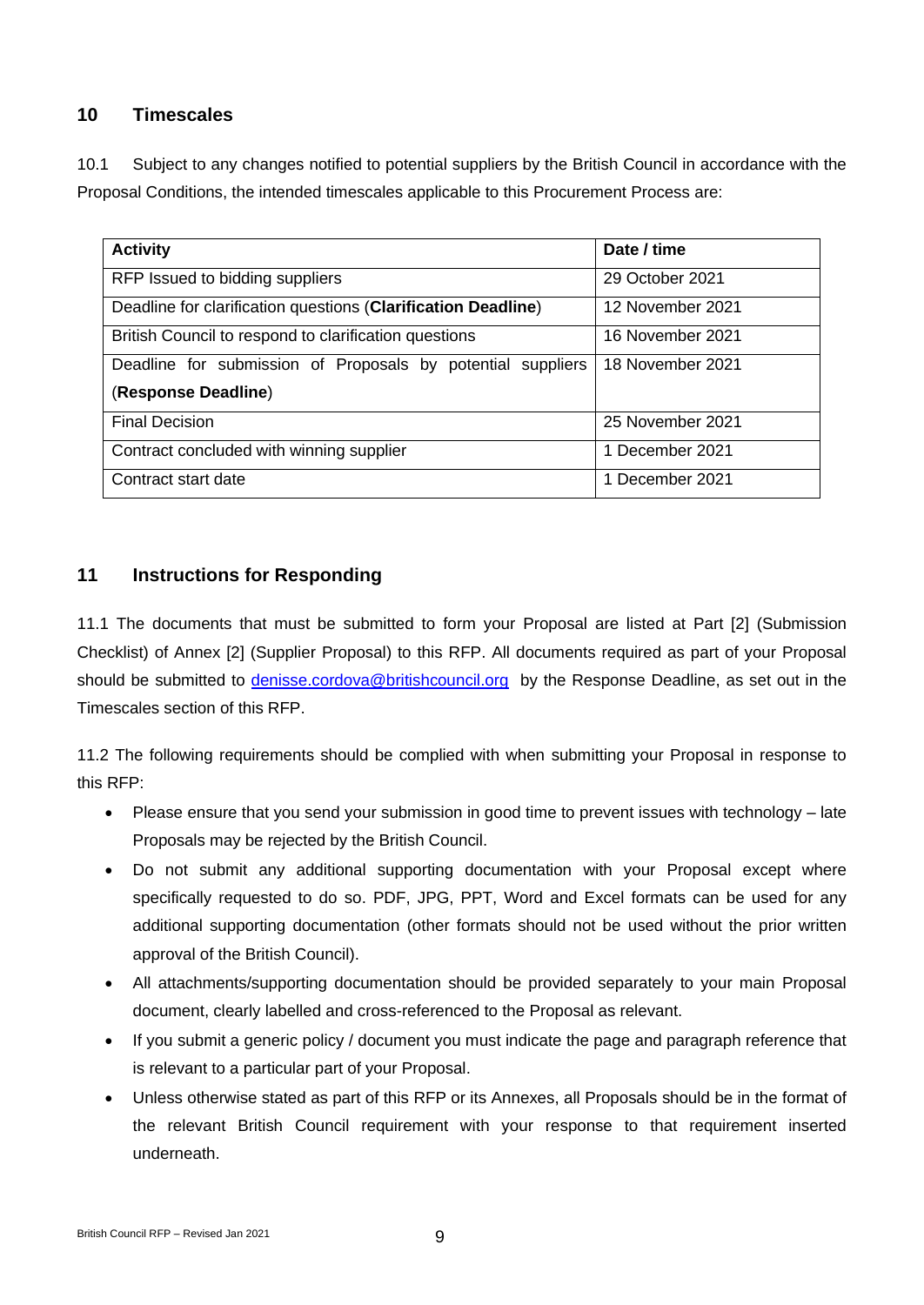- Where supporting evidence is requested as 'or equivalent' you must demonstrate such equivalence as part of your Proposal.
- Any deliberate alteration of a British Council requirement as part of your Proposal will invalidate your Proposal to that requirement and for evaluation purposes you shall be deemed not to have responded to that particular requirement.
- Responses should be concise, unambiguous, and should directly address the requirement stated.
- Your Proposal to the RFP requirements and pricing will be incorporated into the Contract, as appropriate.

### **12 Clarification Requests**

12.1 All clarification requests should be submitted to [denisse.cordova@britishcouncil.org](mailto:denisse.cordova@britishcouncil.org) by the Clarification Deadline, as set out in the Timescales section of this RFP. The British Council is under no obligation to respond to clarification requests and will response if the question is appropriate and received before the Clarification Deadline.

12.2 Any clarification requests should clearly reference the appropriate paragraph in the RFP documentation and, to the extent possible, should be aggregated rather than sent individually.

12.3 The British Council reserves the right to issue any clarification request made by you, and the response, to all potential suppliers unless you expressly require it to be kept confidential at the time the request is made. If the British Council considers the contents of the request not to be confidential, it will inform you and you will have the opportunity to withdraw the clarification query prior to the British Council responding to all potential suppliers.

12.4 The British Council may at any time request further information from potential suppliers to verify or clarify any aspects of their Proposal or other information they may have provided. Should you not provide supplementary information or clarifications to the British Council by any deadline notified to you, your Proposal may be rejected in full, and you may be disqualified from this Procurement Process.

## **13 Evaluation Criteria**

13.1 You will have your Proposal evaluated as set out below:

**Stage 1:** Proposals will be checked to ensure that they have been completed correctly and all necessary information has been provided. responses correctly completed with all relevant information being provided and all mandatory requirements as outlined in Section 8 met will proceed to Stage 2. Any Proposal not correctly completed in accordance with the requirements of this RFP and/or containing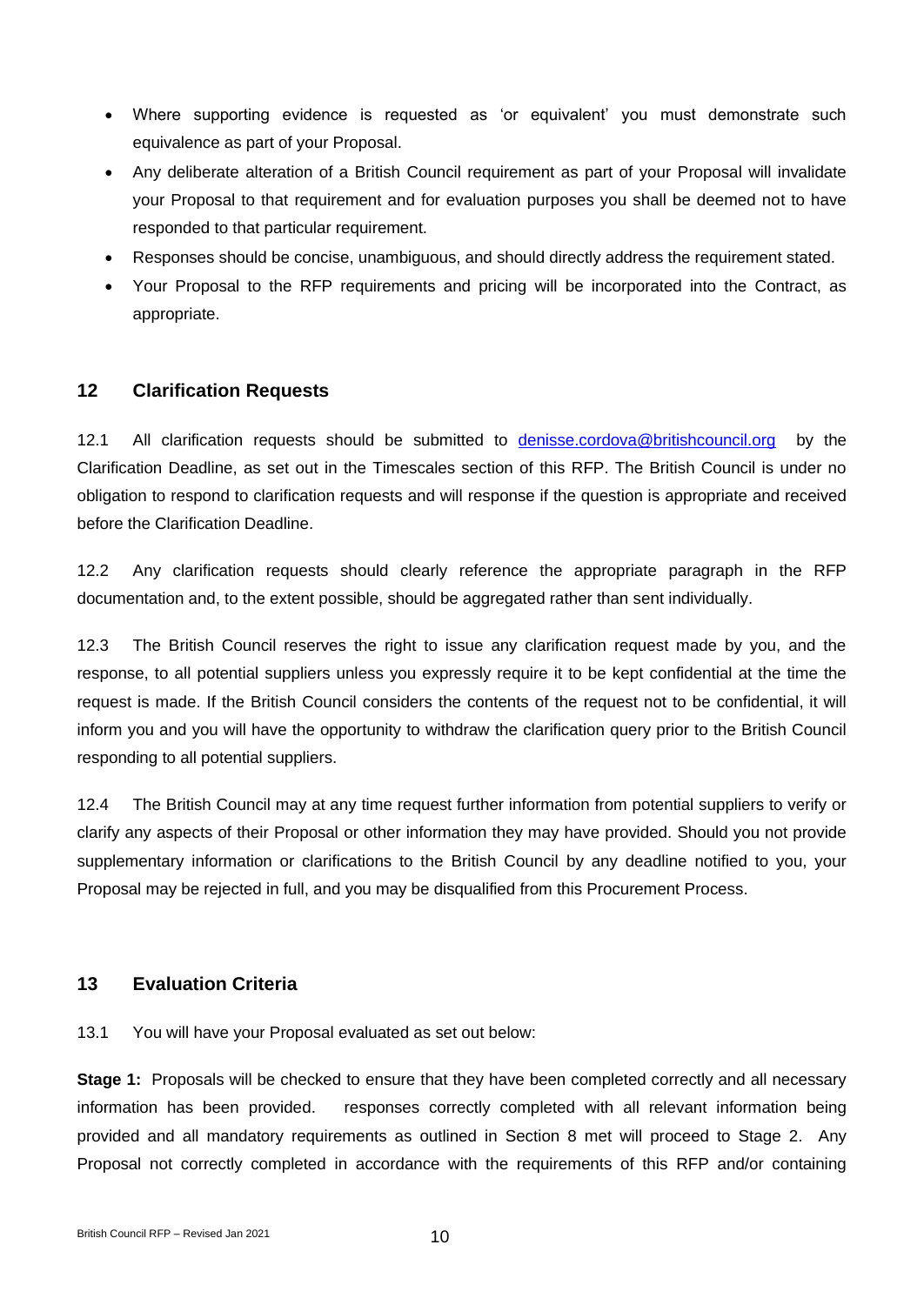omissions may be rejected at this point. Where a Proposal is rejected at this point it will automatically be disqualified and will not be further evaluated.

↓

**Stage 2:** If a bidder succeeds in passing Stages 1 of the evaluation, then it will have its Proposal evaluated in accordance with the evaluation methodology set out below.

13.2 Award Criteria – Responses from potential suppliers will be assessed to determine the most economically advantages proposal using the following criteria and weightings and will be assessed entirely on your response submitted:

| <b>Criteria</b>                  | Weighting |
|----------------------------------|-----------|
| Social Value                     | 10%       |
| Skills, knowledge and experience | 30%       |
| Methodology and Approach         | 40%       |
| Commercial                       | 20%       |

13.3 Scoring Model – Proposals will be subject to an initial review at the start of Stage 2 of the evaluation process. Any Proposals not meeting mandatory requirements or constraints (if any) will be rejected in full at this point and will not be assessed or scored further. Proposals not so rejected will be scored by an evaluation panel appointed by the British Council for all criteria other than Commercial using the following scoring model:

| <b>Points</b> | Interpretation                                                                                 |
|---------------|------------------------------------------------------------------------------------------------|
| 10            | <b>Excellent</b> – Overall the response demonstrates that the bidder meets all areas of the    |
|               | requirement and provides all of the areas evidence requested in the level of detail            |
|               | requested. This, therefore, is a detailed excellent response that meets all aspects of the     |
|               | requirement leaving no ambiguity as to whether the bidder can meet the requirement.            |
|               |                                                                                                |
|               | <b>Good</b> – Overall the response demonstrates that the bidder meets all areas of the         |
|               | requirement and provides all of the areas of evidence requested, but contains some             |
|               | trivial omissions in relation to the level of detail requested in terms of either the response |
|               | or the evidence. This, therefore, is a good response that meets all aspects of the             |
|               | requirement with only a trivial level ambiguity due the bidders failure to provide all         |
|               | information at the level of detail requested.                                                  |
|               |                                                                                                |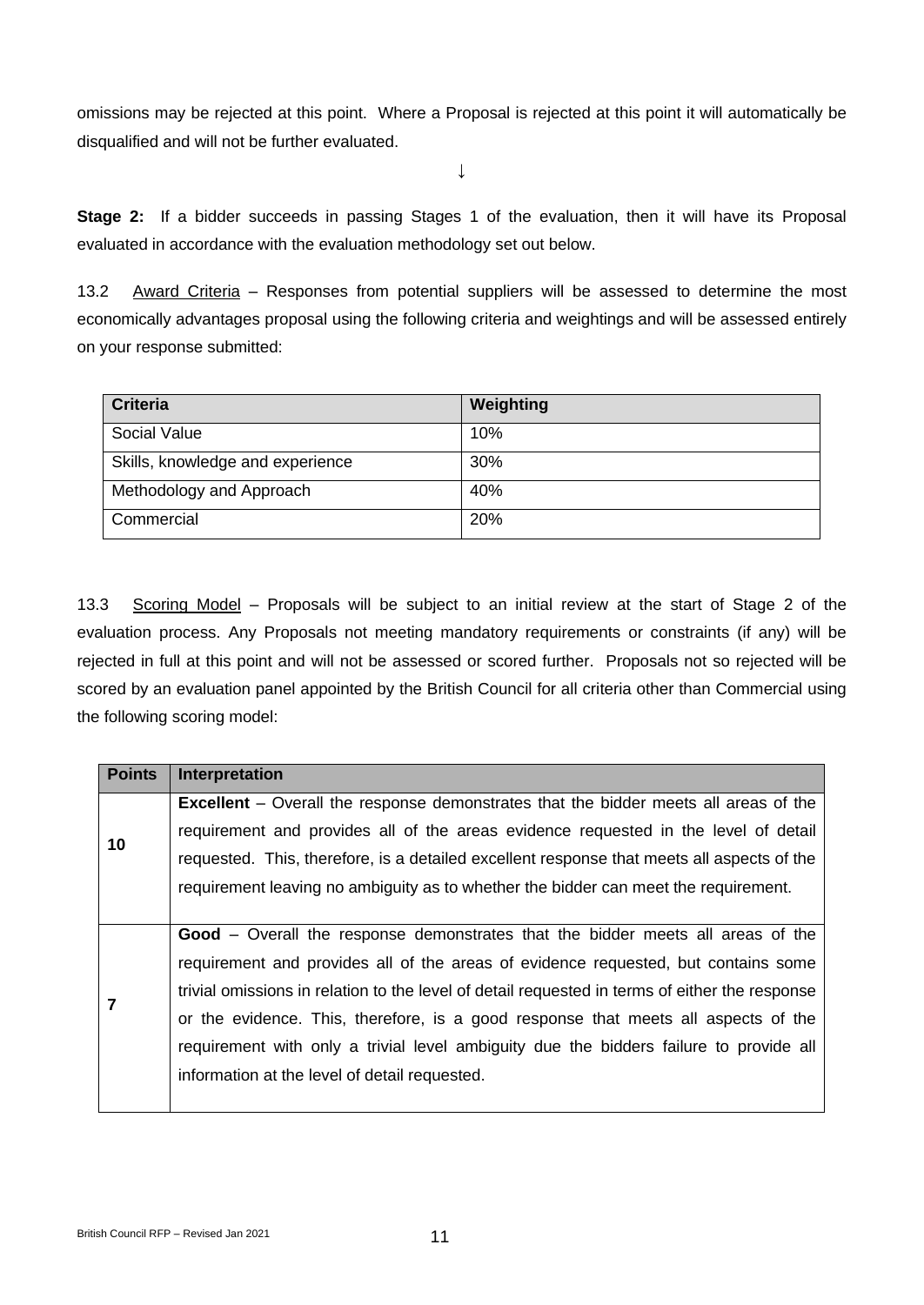**5 Adequate** – Overall the response demonstrates that the bidder meets all areas of the requirement, but not all of the areas of evidence requested have been provided. This, therefore, is an adequate response, but with some limited ambiguity as to whether the bidder can meet the requirement due to the bidder's failure to provide all of the evidence requested. **3 Poor** – The response does not demonstrate that the bidder meets the requirement in one or more areas. This, therefore, is a poor response with significant ambiguity as to whether the bidder can meet the requirement due to the failure by the bidder to show that it meets one or more areas of the requirement. **0 Unacceptable** – The response is non-compliant with the requirements of the RFP and/or no response has been provided.

13.4 Commercial Evaluation – Your "Overall Price" (as calculated in accordance with requirements of Annex 3 (Pricing Approach) for the goods and/or services will be evaluated by the evaluation panel for the purposes of the commercial evaluation, further information on this approach may be available in Annex 3. In the event that any prices are expressed as being subject to any pricing assumptions, qualifications or indexation not provided for by the British Council as part of the pricing approach, the British Council may reject the full Proposal at this point. The British Council may also reject any Proposal where the Overall Price for the goods and/or services is considered by the British Council to be abnormally low following the relevant processes set out under the procurement rules. A maximum offer score of 10 will be awarded to the Proposal offering the lowest "Overall Price". Other Proposals will be awarded a mark by application of the following formula: (Lowest Overall Price/Overall Price being evaluated) x 10 (rounded to two decimal places) = commercial score.

13.5 Moderation and application of weightings – The evaluation panel appointed for this Procurement Process will meet to agree and moderate scores for each award criteria. Final scores in terms of a percentage of the overall Proposal score will be obtained by applying the relevant weighting factors set out as part of the award criteria table above. The percentage scores for each award criteria will be amalgamated to give a percentage score out of 100.

13.6 The Winning Proposal(s) - The winning Proposal shall be the Proposal scoring the highest percentage score out of 100 when applying the above evaluation methodology, which is also supported by any required verification evidence (to include, without limitation, any updated information)] obtained by the Authority relating to any self-certification or other requirements referred to at any time in this Procurement Process.